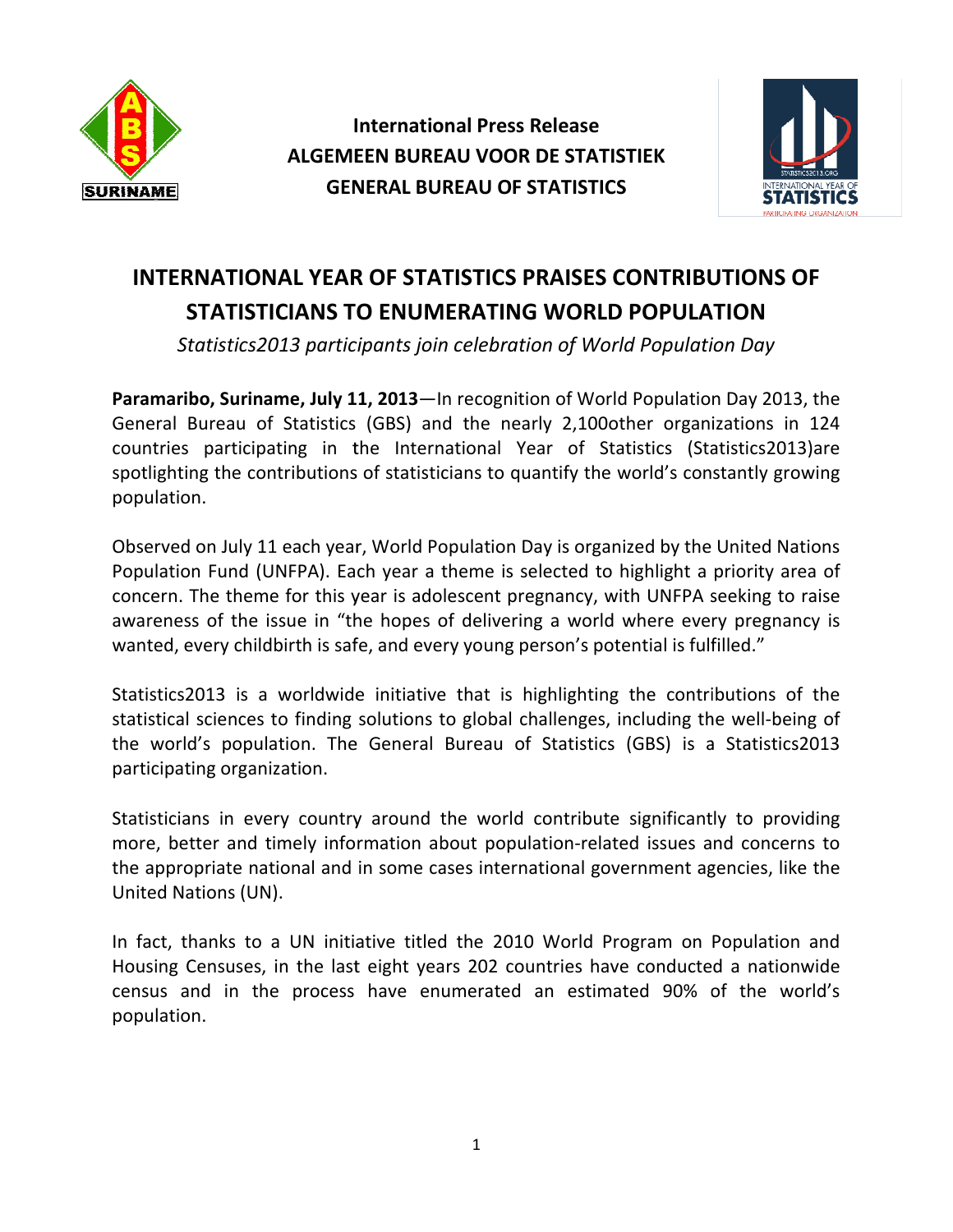It is not a stretch to say that statisticians are vital to all forms of population research. Their contribution begins with the planning, development and conduct of national censuses and continues with the compilation and analysis of the results. Government agencies and private research groups alike use the data from these censuses to determine growth and migration trends, understand the ageing of their residents, study the ongoing urbanization of our global society, identify and plan for emerging issues, and a range of other population-related concerns. These entities then develop plans and programs that enable governments and private groups to meet the needs of their citizens or constituency, respectively.

"The valuable contributions of statistics and the world's statisticians ensure that our countries—as individual states and as members of the United Nations—fully understand the dynamics driving our population," says Mr. IWAN A. SNO Director of the General Bureau of Statistics (GBS). "This critical knowledge is used by national governments and the United Nations to gain insight into the current and future needs of its citizenry and to develop and implement plans to address these growing and shifting needs."

In honor of World Population Day and the thousands of statisticians around the globe who are working tirelessly to conduct national censuses and to monitor population trends and analyze related issues, the International Year of Statistics will feature on its website (www.statistics2013.org) several special items that highlight their important contributions to world population initiatives. These items will be featured starting Thursday (July 11) and will remain on the website through the following weekend:

- A Blog post, written by statisticians in the UN Statistics Division, about how a UNprogram is helping member states conduct censuses
- A Statistician Job of the Week article written by a statistician at the United Kingdom's Office of National Statistics
- A Statistic of the Day focused on this year's theme for World Population Day
- An insightful Quote of the Day related to the growth of the world's inhabitants
- A population-related article from Significance magazine

The goals of Statistics2013 are to increase public understanding of the power and impact of statistics on all aspects of society and to nurture statistics as a profession among high-school and college students. Participants include national and international professional societies, universities, schools, businesses, government agencies and research institutes. These groups are educating millions of people about the contributions of the statistical sciences through seminars, workshops and outreach to the media.